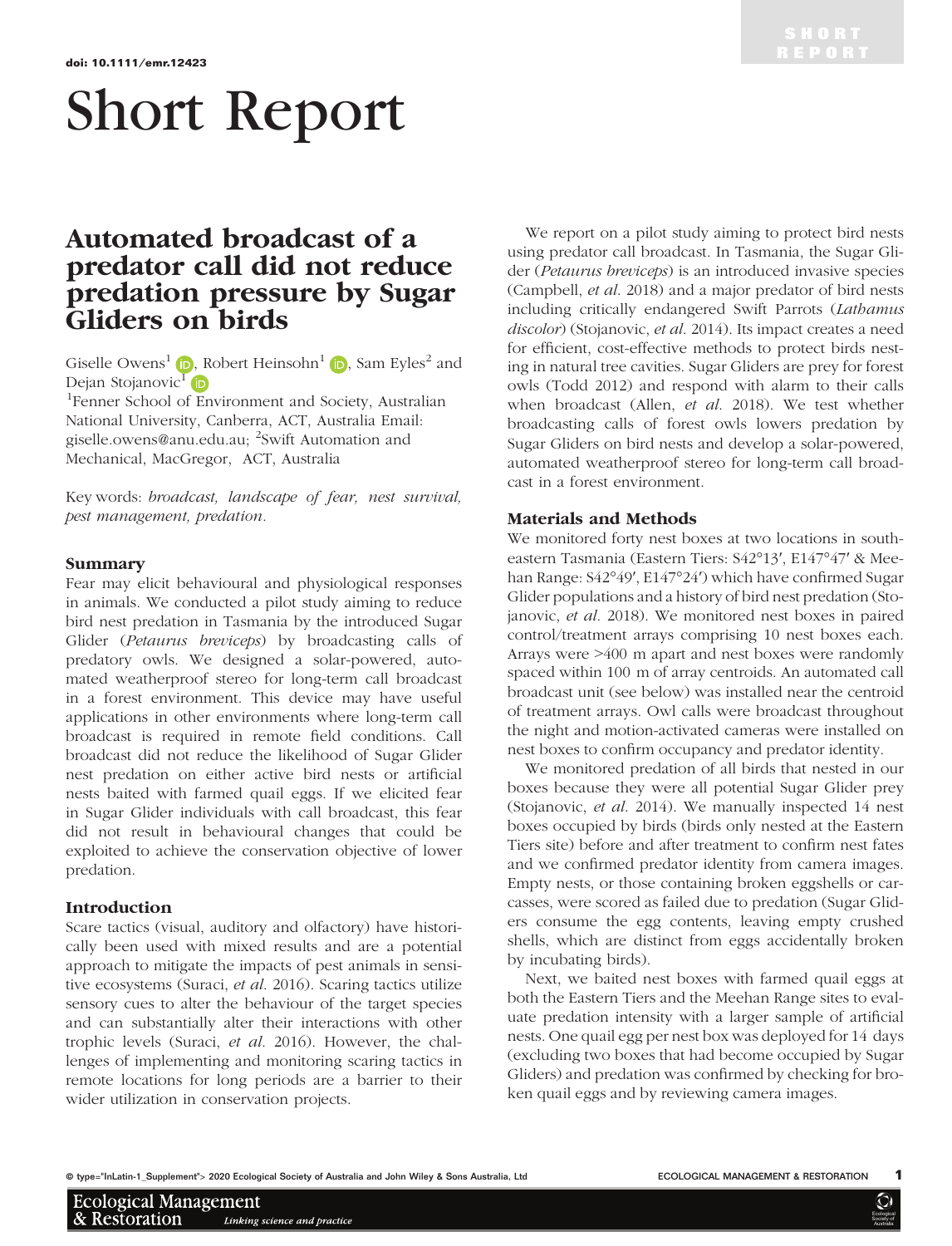#### Stereo system and design

We designed a custom stereo that was autonomously continually powered, weatherproof and light-sensitive. Stereos comprised a lumens sensor (Stojanovic, et al. 2018), two marine grade amps facing opposite directions, a stereo unit (Response QM3815) and a 12V28A car battery encased in a marine-ply box coated with weatherproof paint. The system was powered by two 12V4A solar panels. An additional battery was added to trees with dense canopies to ensure constant power. When light levels fell below 20 lumens (after sunset), the stereo was activated and owl calls were broadcast.

Recordings of the Masked Owl (Tyto novaehollandiae) (Todd, et al. 2018) and Southern Boobook (Ninox boobook) (Morcombe & Stewart 2011) were broadcast. Sound file spectrograms and frequency levels were adjusted in Premiere Pro and adjusted to a similar output volume with no distortion. The sound files were exported as a 44.1 mHz mp3 file onto a SD card and broadcast at a volume of ~90 dB at 1 m. Broadcasts were audible to people within 100 m. Sound files were <15 seconds. In our initial nesting bird trial, Masked Owl calls were played at a rate of one call to 5 min of silence. In the artificial nest trial, both Masked Owl and Southern Boobook calls were interspersed randomly between silence periods ranging from one to 30 min.

#### Analysis

We fitted generalized linear models using nest survival (both for birds and quail eggs) as a binomial response variable (survived/failed). Birds settled at only one site, so we only considered the effect of treatment on nest survival. For the quail egg experiment, in addition to a null model, we fitted treatment type, study site and whether or not a bird had nested in the box during the earlier study as fixed effects. Models were compared using  $\Delta AICc \leq 2$ using 'AICcmodavg' (Mazerolle 2019) in R (R Core Team 2019).

### Results

We recorded 14 bird nesting attempts (Tree Martin (Petrochelidon nigricans) = 9, Australian Owlet-nightjar (Aegotheles cristatus) = 1, Common Starling (Sturnus vul $garis$ ) = 4). Nest predation by Sugar Gliders occurred at 12 bird nests (one Tree Martin nest and one Common Starling nest survived). The treatment and control arrays each had a surviving nest. The null model had a lower AICc (13.82) than the model containing the effect of treatment (AICc 16.37) indicating that the treatment did not explain the survival of bird nests. Based on the null model, the predation rate on bird nests was  $0.89 \ (\pm 0.09 \text{ se}, \text{LCI: } 0.57, \text{UCI:})$ 0.96).

Of the 38 quail eggs deployed in nest boxes, nine were eaten by Sugar Gliders. Six of these were in control arrays and three in treatment arrays. The model containing the effect of treatment (AICc =  $45.67$ ) was within  $\Delta AICc \leq 2$ of the null model (AICc =  $44.76$ ), indicating equivalent support for both models. We preferred the simpler null model which estimated survival of quail eggs as  $0.23$  ( $\pm$ 0.06 se, LCI: 0.12, UCI: 0.38).

#### Discussion

Protecting birds in natural hollows from Sugar Glider predation remains an important conservation challenge. Our study suggests that even if Sugar Gliders feared our owl broadcasts, this did not reduce their predatory behaviour on bird nests. It is possible that regular call broadcast habituated Sugar Gliders to our treatments, but confirmation of this possibility would require further study. Habituation is a limitation of scare tactics and could be controlled for by implementing gaps of days between treatments (Suraci, et al. 2016) or employing motion-sensor activated broadcasts (Thuppil & Coss, 2016). Factors, such as population density or food availability, may drive predatory behaviours of Tasmanian Sugar Gliders and these factors require further research because they remain unknown.

Our results affirm that Sugar Gliders are severe predators of birds and we report the first case of nest predation by Sugar Gliders on an Owlet-nightjar. We considered non-target impacts of our method to be low because our small study areas are only a fraction of the mean home range of the Masked Owl (Todd 2012). A pilot trial on Tree Martin nests found no effect of call broadcast on bird brood size or body condition (G. Owens unpublished data). Future predator call broadcast studies should include a fuller assessment of impacts to all wildlife within the study area.

We developed a new tool to broadcast calls autonomously in remote field areas. Our solar-powered stereo design proved suitable for long-term field applications and operated from December to February with virtually no maintenance. One caveat for field applications of our stereo design is that in forests, partially shaded solar panels may lower battery performance. We overcame this problem using multiple solar panels positioned in areas of maximal sunlight and by adding a second battery. The design of the stereo system may be easily modified to include, for example, a timer (if more specific timing is required for call broadcast than simple night/day schedules). Automated broadcast of predator calls has potential for management of problematic species but we illustrate that behaviour may not always result in avoidance and the desired conservation outcome.